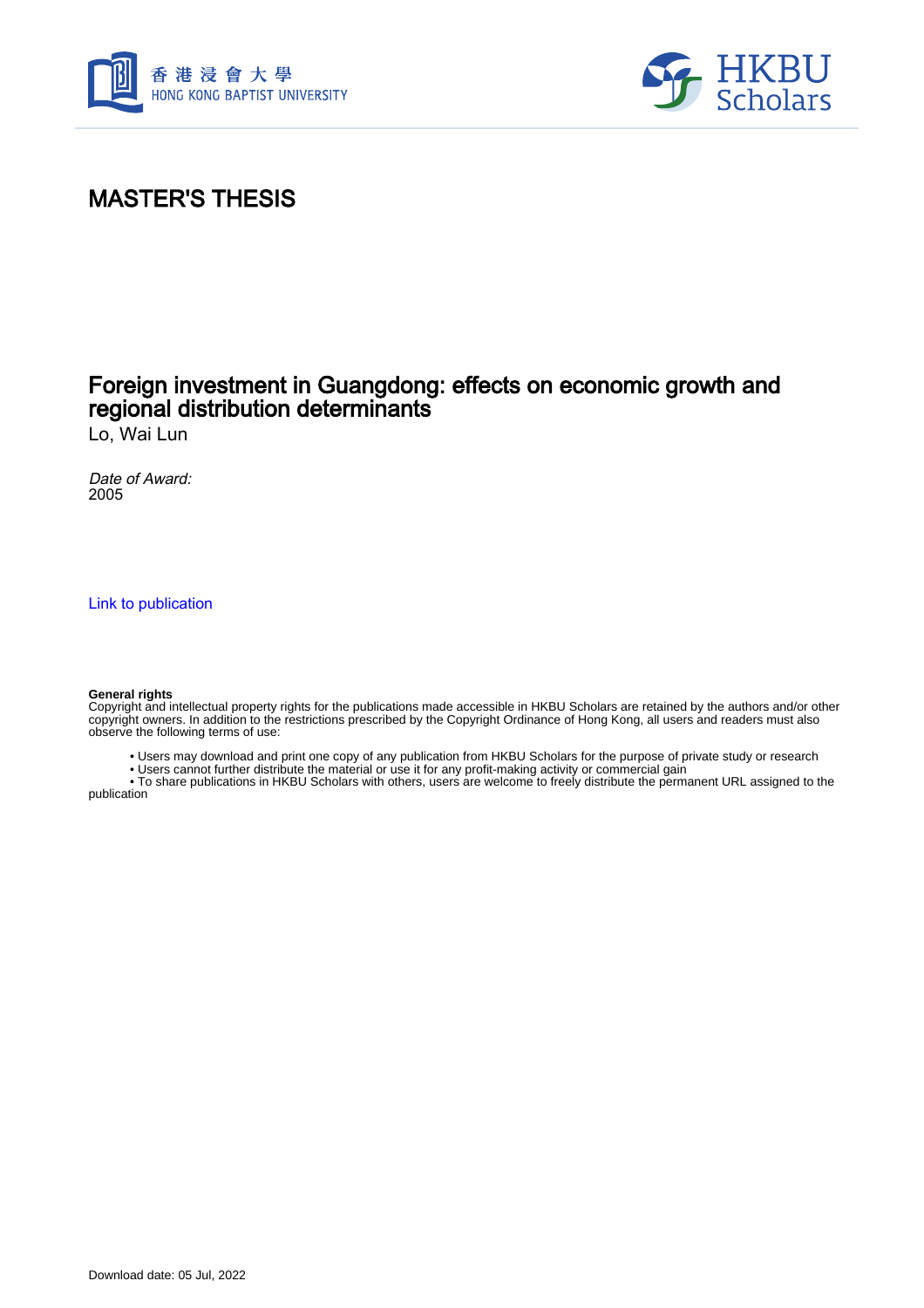# **Foreign Investment in Guangdong: Effects on Economic**

# **Growth and Regional Distribution Determinants**

**LO Wai Lun**

## **A thesis submitted in partial fulfillment of the requirements**

**for the degree of** 

**Master of Philosophy**

**Principal Supervisor: Dr. Bill W. S. HUNG**

**Hong Kong Baptist University**

**June 2005**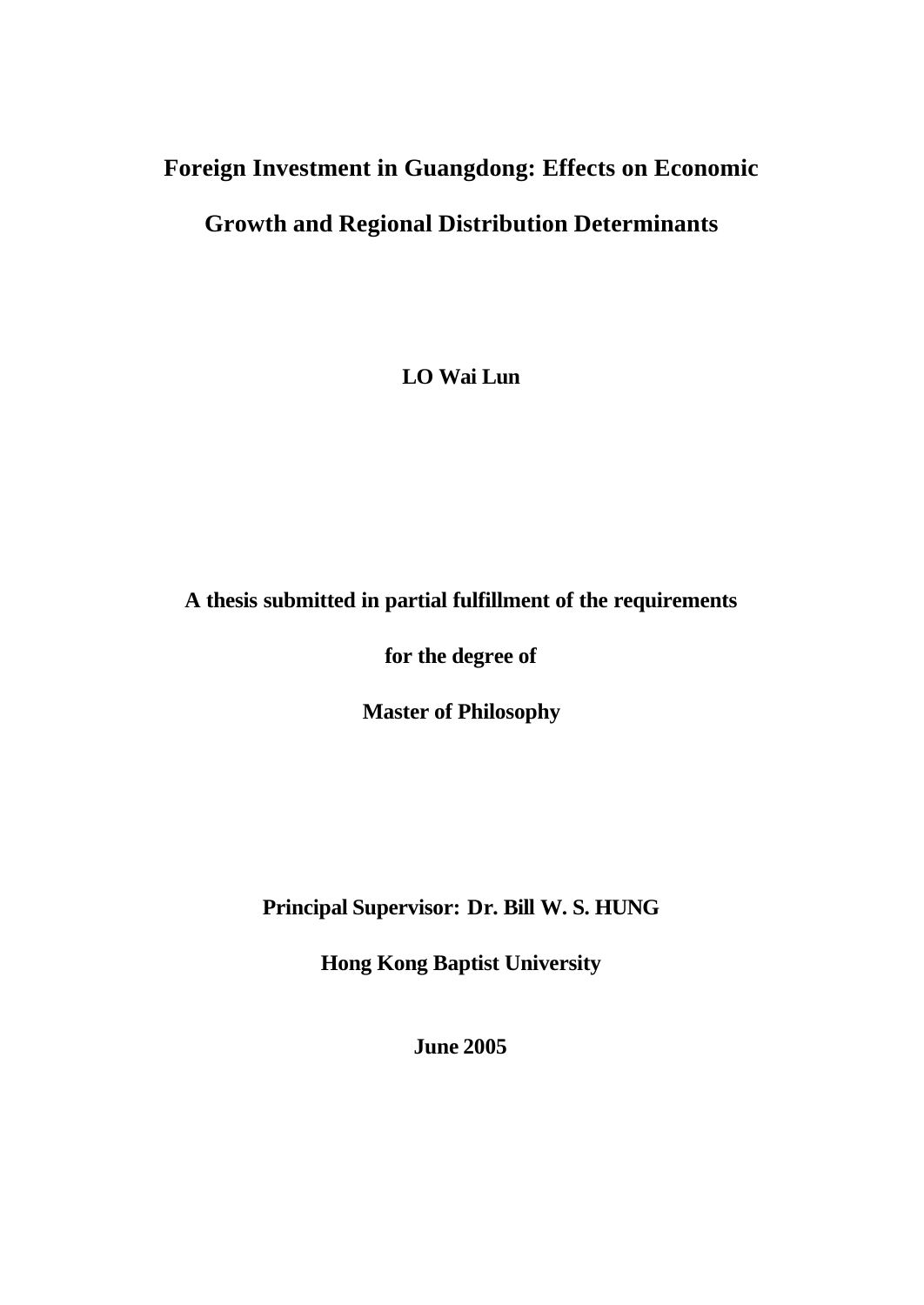#### **ABSTRACT**

This thesis first reviews several phases of the inflow of the foreign direct investment (FDI) that has significantly advanced the economic growth of Guangdong, and describes threats to FDI attraction. Although it is commonly reported that investment from Hong Kong, Macau, and Taiwan is the dominant cause of Guangdong's economic take-off, this situation could be changing.

Secondly, the thesis empirically examines the effects of foreign investment, especially from Hong Kong, Macau, and Taiwan, on Guangdong's economic growth. There are two lines of argument. Firstly, Guangdong is becoming less dependent on investment from Hong Kong, Macau, and Taiwan as the prime engine for its economic growth. Secondly, the roles of foreign investment in the economic growth of the Pearl River Delta and the non-Delta region of Guangdong are changing. Econometric analyses indicate that investment from Hong Kong, Macau, and Taiwan will not make up the lion's share of investment in Guangdong for long, and that it will be replaced by domestic investment and other foreign investment in the near future.

Thirdly, the thesis empirically examines the specific FDI determinants of Guangdong, and constructs a Foreign Investment Attractiveness Index (FIAI) to measure the region's attractiveness over time. As long as the construction procedures are followed, this indicative index will be widely applicable to other regions. This study provides evidence that the importance of each FDI determinant is structurally different in the Pearl River Delta and non-Delta region. In addition, the patterns of the FIAI show a converging trend within the Delta which shows that the attractiveness of the Delta cities to FDI becomes homogeneous.

Finally, the thesis argues that although foreign investment has proven to be the main engine of economic growth in Guangdong, its diverging trend is a serious threat to persistent economic growth. In this thesis, I have suggested a number of policies for the local governments to reverse this trend. Several limitations of the thesis are stated to encourage further investigation.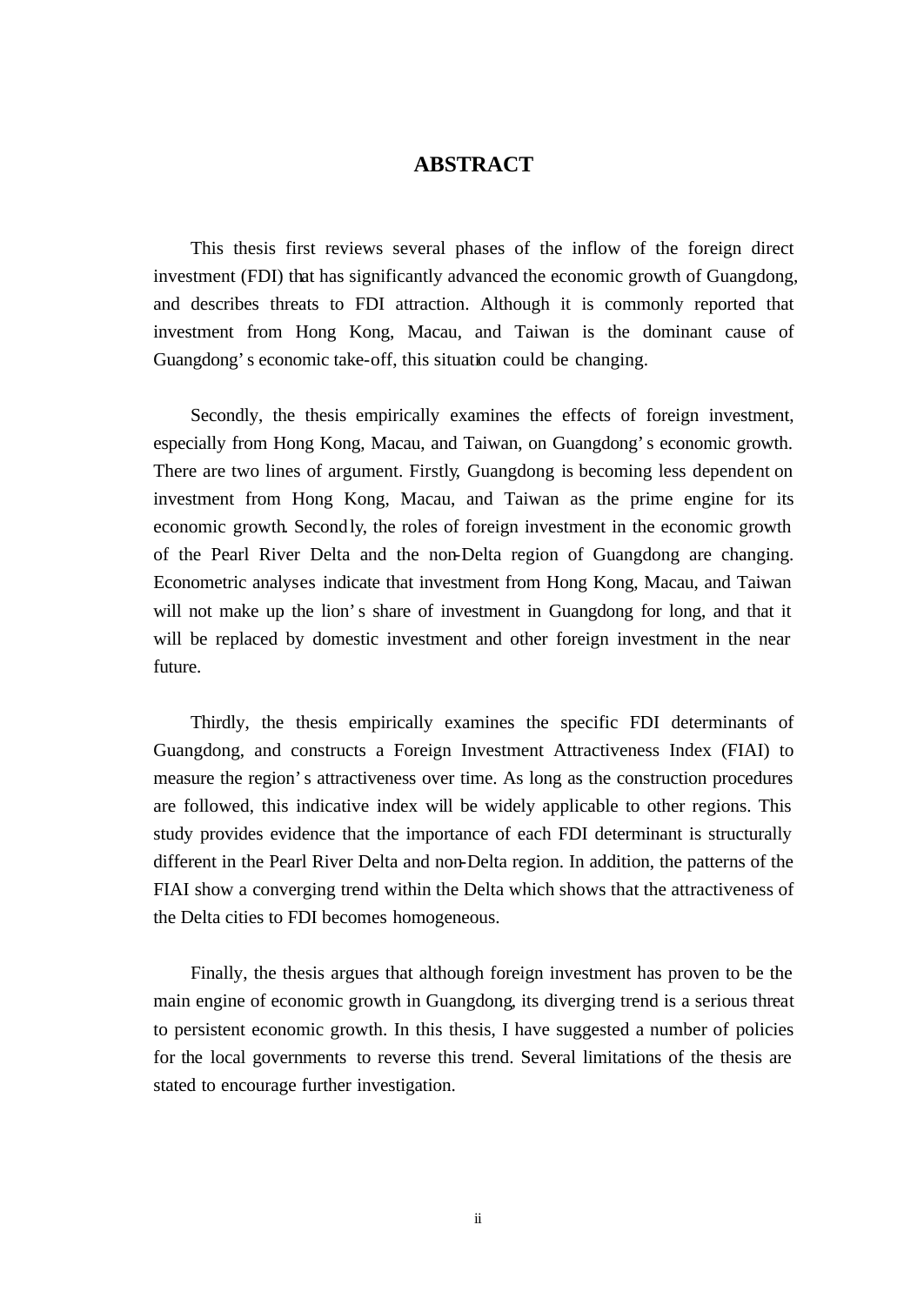## **TABLE OF CONTENTS**

| <b>DECLARATION</b>           |     |                                                          |                                                             | $\mathbf{i}$ |  |  |
|------------------------------|-----|----------------------------------------------------------|-------------------------------------------------------------|--------------|--|--|
| <b>ABSTRACT</b>              |     |                                                          |                                                             | ii           |  |  |
| <b>ACKNOWLEDGEMENTS</b>      |     |                                                          |                                                             |              |  |  |
| <b>TABLE OF CONTENTS</b>     |     |                                                          |                                                             | iv           |  |  |
| <b>LIST OF TABLES</b>        |     |                                                          |                                                             | vi           |  |  |
| <b>LIST OF FIGURES</b>       |     |                                                          |                                                             | ix           |  |  |
| <b>LIST OF ABBREVIATIONS</b> |     |                                                          |                                                             | $\mathbf{X}$ |  |  |
| <b>CHAPTER 1</b>             |     | AN OVERVIEW OF FOREIGN INVESTMENT<br><b>IN GUANGDONG</b> |                                                             | $\mathbf{1}$ |  |  |
|                              | I.  |                                                          | Different Stages of Attracting Foreign Direct Investment  1 |              |  |  |
| П.                           |     |                                                          |                                                             |              |  |  |
|                              |     | 1.2.1                                                    |                                                             |              |  |  |
|                              |     | 1.2.2                                                    | The Completion of the Move of Hong Kong's                   |              |  |  |
|                              |     |                                                          |                                                             |              |  |  |
|                              |     | 1.2.3                                                    |                                                             |              |  |  |
|                              |     | 1.2.4                                                    |                                                             |              |  |  |
| <b>CHAPTER 2</b>             |     | <b>DECOMPOSING THE EFFECTS OF FOREIGN</b>                |                                                             |              |  |  |
|                              |     | <b>INVESTMENT ON GUANGDONG'S ECONOMIC</b>                |                                                             |              |  |  |
|                              |     | <b>GROWTH</b>                                            |                                                             | 11           |  |  |
|                              | Ι.  |                                                          |                                                             |              |  |  |
|                              | Π.  |                                                          |                                                             |              |  |  |
|                              | Ш.  |                                                          | Econometric Analysis and Empirical Findings18               |              |  |  |
|                              | IV. |                                                          |                                                             |              |  |  |